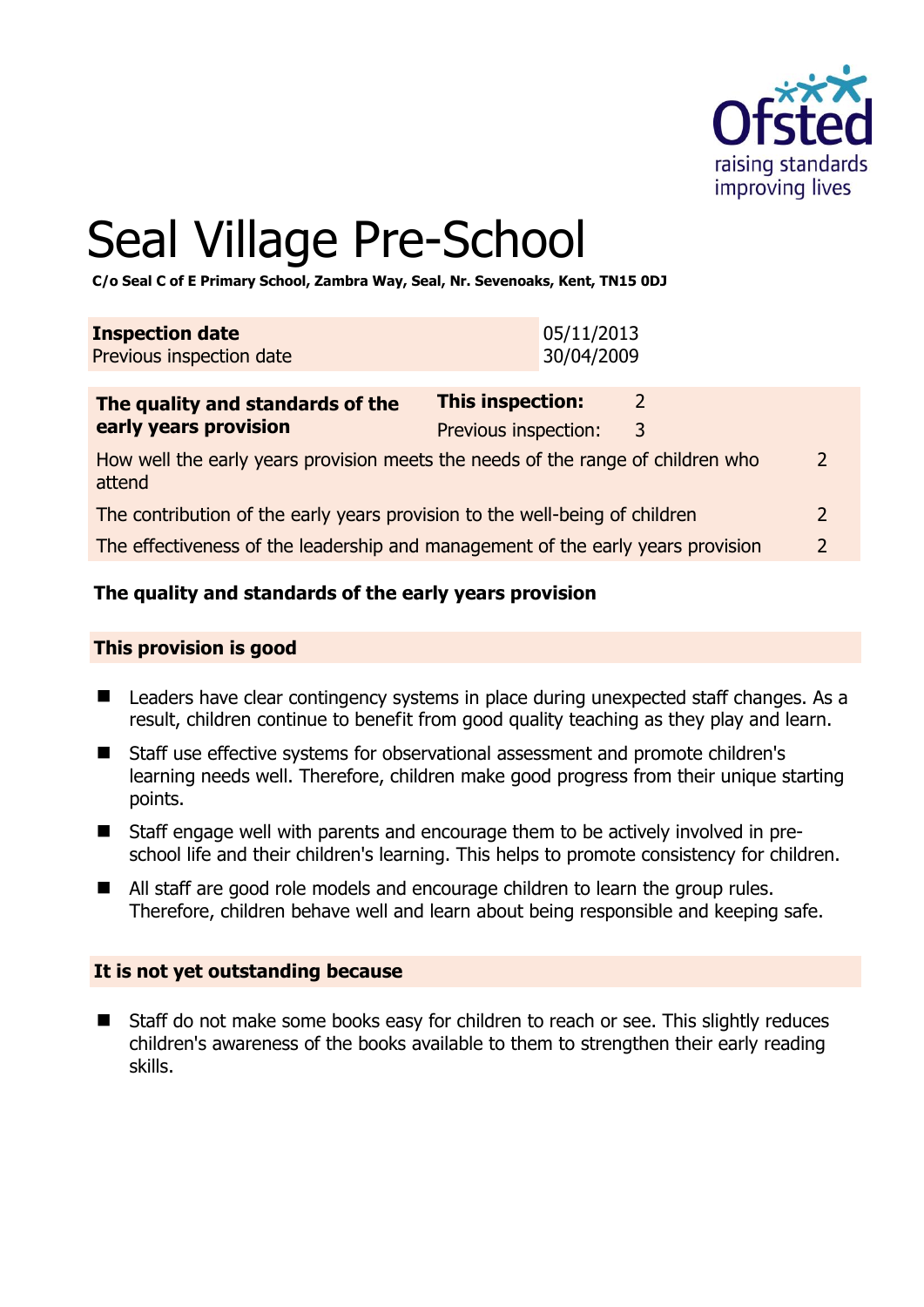# **Information about this inspection**

Inspections of registered early years provision are:

- scheduled at least once in every inspection cycle the current cycle ends on 31 July 2016
- scheduled more frequently where Ofsted identifies a need to do so, for example where provision was previously judged inadequate
- **•** brought forward in the inspection cycle where Ofsted has received information that suggests the provision may not be meeting the legal requirements of the Early Years Foundation Stage or where assessment of the provision identifies a need for early inspection
- **•** prioritised where we have received information that the provision is not meeting the requirements of the Early Years Foundation Stage and which suggests children may not be safe
- scheduled at the completion of an investigation into failure to comply with the requirements of the Early Years Foundation Stage.

The provision is also registered on the voluntary and compulsory parts of the Childcare Register. This report includes a judgment about compliance with the requirements of that register.

# **Inspection activities**

- $\blacksquare$  The inspector observed staff teaching and interacting with the children.
- The inspector held discussions with the leader/manager, staff and children.
- The inspector reviewed a number of policies, records and documents, including those relating to safeguarding children and self-evaluation.
- The inspector spoke with relatives collecting children and also took into account parental comments from questionnaires.

**Inspector**  Stephanie Graves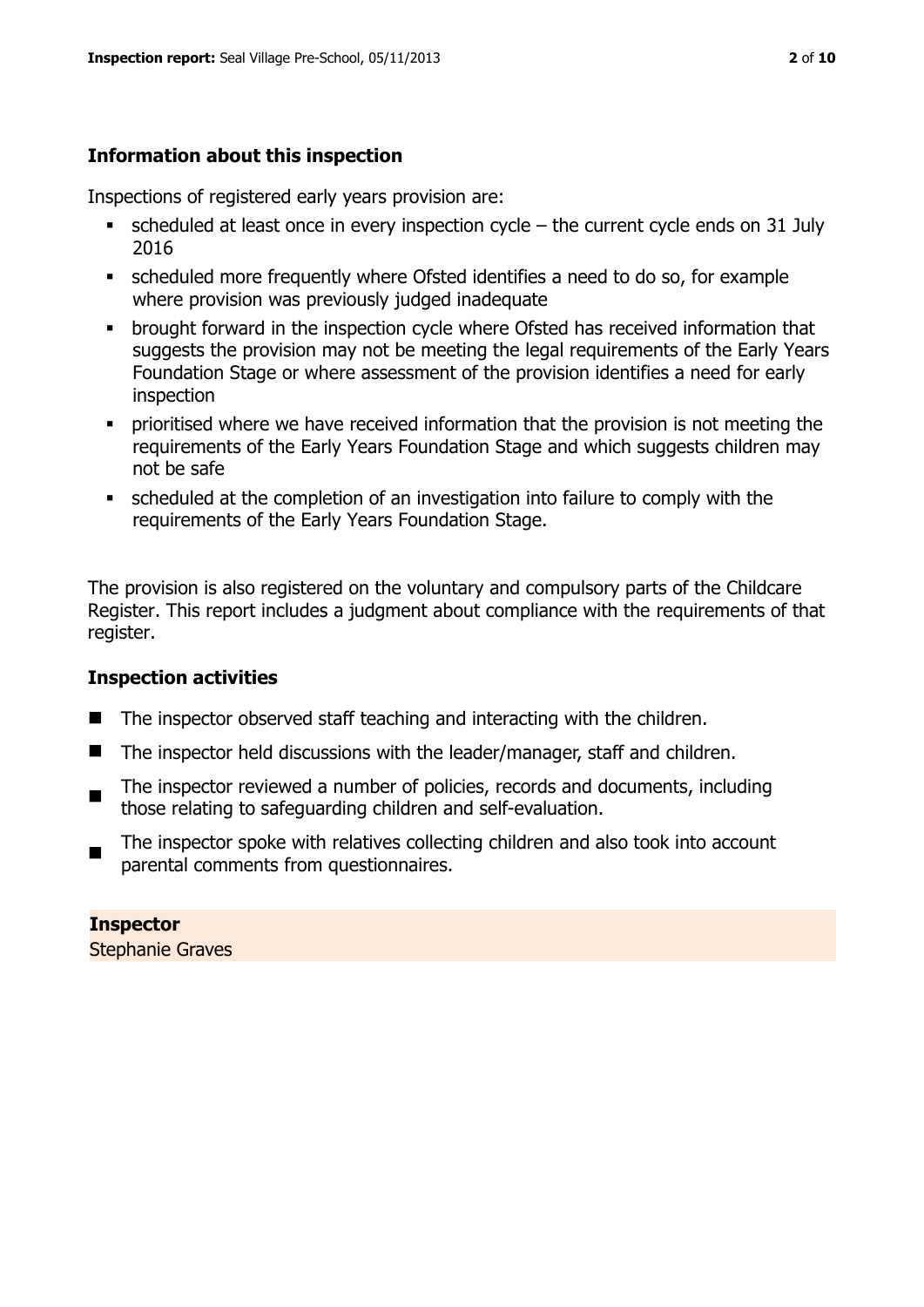# **Full report**

#### **Information about the setting**

Seal Village Pre-School opened in 2004. It operates from one room situated in the grounds of Seal Church of England Primary School. The pre-school is within walking distance of public transport. The pre-school is registered on the Early Years Register and the compulsory and voluntary parts of the Childcare Register. A maximum of 16 places are offered to children aged from two years to under five years and there is currently a total of 18 children in the early years age range on roll. The pre-school is open each weekday from 9am to 3pm with a lunch period offered to children. Morning sessions operate until 12 noon and afternoon sessions are from 12 noon to 3pm. All children share supervised access to the school grounds. The pre-school is in receipt of funding for early education for children aged two, three and four years. Staff support children with special educational needs and/or disabilities. There are four full-time members of staff working with the children and they all hold early years qualifications to level 3. The leader/manager is working towards an early years degree. The setting receives support from the local authority.

# **What the setting needs to do to improve further**

#### **To further improve the quality of the early years provision the provider should:**

**I** improve the way books are displayed to further stimulate children's interest and early reading skills.

# **Inspection judgements**

#### **How well the early years provision meets the needs of the range of children who attend**

Staff promote children's learning well. They gather information about children's early starting points from parents and use this to provide initial resources and experiences to build on children's existing interests and skills. From here, they undertake ongoing observational assessment to inform the next steps in children's learning. Staff track children's progress over time and ensure that they identify and close any gaps in learning in partnership with parents. Assessment processes include the required progress checks for children aged two, which help to identify young children's achievements and any learning needs. This ongoing cycle of observation, planning and assessment clearly helps the children to make good progress from their starting points and continually builds on their interests. Staff support children who have special educational needs well and follow recommendations from other professionals to help promote children's learning.

Staff organise themselves well, use a good range of teaching methods and offer a good variety of activities from when the children first arrive. As a result, children's learning experiences flow from their initial interests at the start of the day. For example, some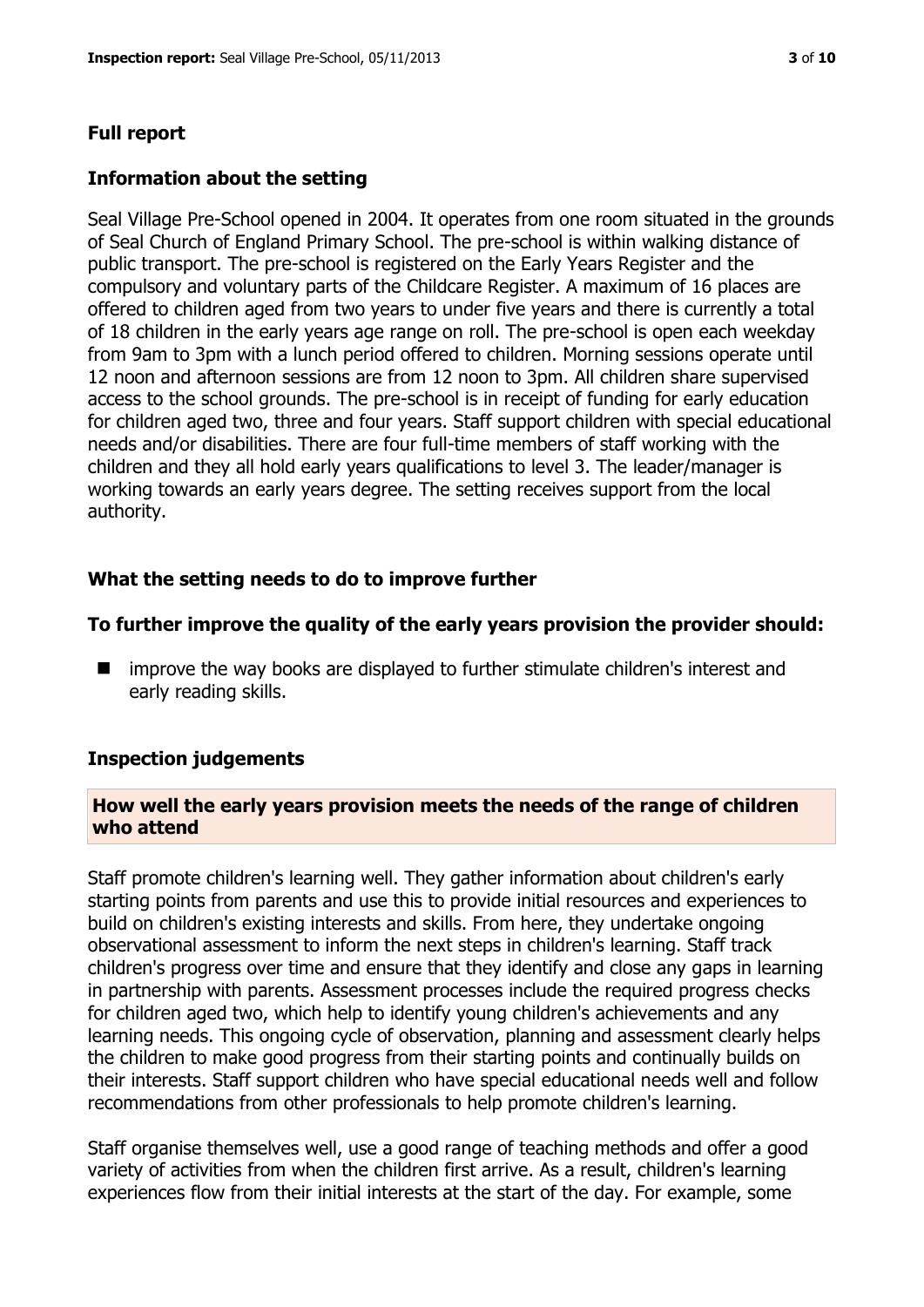gravitate towards construction activities and, with good staff questioning and support, children concentrate and remain focused for sustained periods of time. Staff know when to offer support and when to withdraw to allow children to explore and complete tasks independently. This is evident as a member of staff encourages children to count blocks as they build a tower but allows them to persevere as they carefully stack one on top of another. As a result, children feel a great sense of pride in their achievements. Staff provide a good range of toys to help children learn how things work. For example, children competently use the computer and tell others to 'just press this', pointing to a green dot, to help them move on in a game. Another child works out how to turn off the compact disc player when asked. This means children learn to operate different technical resources independently and learn new skills in readiness for school.

Staff promote children's love of stories and books well overall. For example, staff read with good expression and teach children new words, such as 'skeleton', to extend their learning. However, they do not clearly display books to enable children to easily choose from those available. This slightly reduces opportunities to further promote children's early reading skills. Staff ask effective questions to help children to think and respond. For example, staff ask children about a wedding that they went to as they look at family photographs together. Staff ask the children if they can remember the word used for animals that only come out at night. Children recall an activity from a few weeks before and some excitedly call out 'nocturnal'. Staff praise the children and move their learning on even further by introducing a box for a hedgehog to hibernate in. They take children outside to collect leaves to help keep the hedgehog warm. They ask why there are holes in the box and children suggest 'they are windows'. Staff agree that they are like windows and will let some air in. This clearly helps to promote children's communication and language skills and their knowledge of the world around them.

#### **The contribution of the early years provision to the well-being of children**

The key person system is effective in helping children to form secure attachments with staff. It also helps children to become emotionally ready for the next stage in their learning. Key persons for children newer to the pre-school sit and talk with the children in a relaxed and calm atmosphere, which helps the children to develop close bonds with them. Staff are good role models who speak to children warmly and respectfully. They routinely ask children about the group rules, including those relating to safety. Children are quick to recall the rules and follow them responsibly to stay safe. For example, they know that it is not safe to run inside. As a result of good staff input, children treat others with respect. They are polite and behave well in a calm and relaxed, yet stimulating, environment.

Staff encourage children's independence well. Children help to tidy the toys away and scrape their uneaten food into the bin after snack time. Staff also encourage children to put on their own boots, fasten their coats and engage in other self-care tasks. This helps to prepare children well for school when the time comes. Staff promote good links with school staff and children become familiar with the school environment. For example, from April onwards children go on regular visits into the reception class with their key person.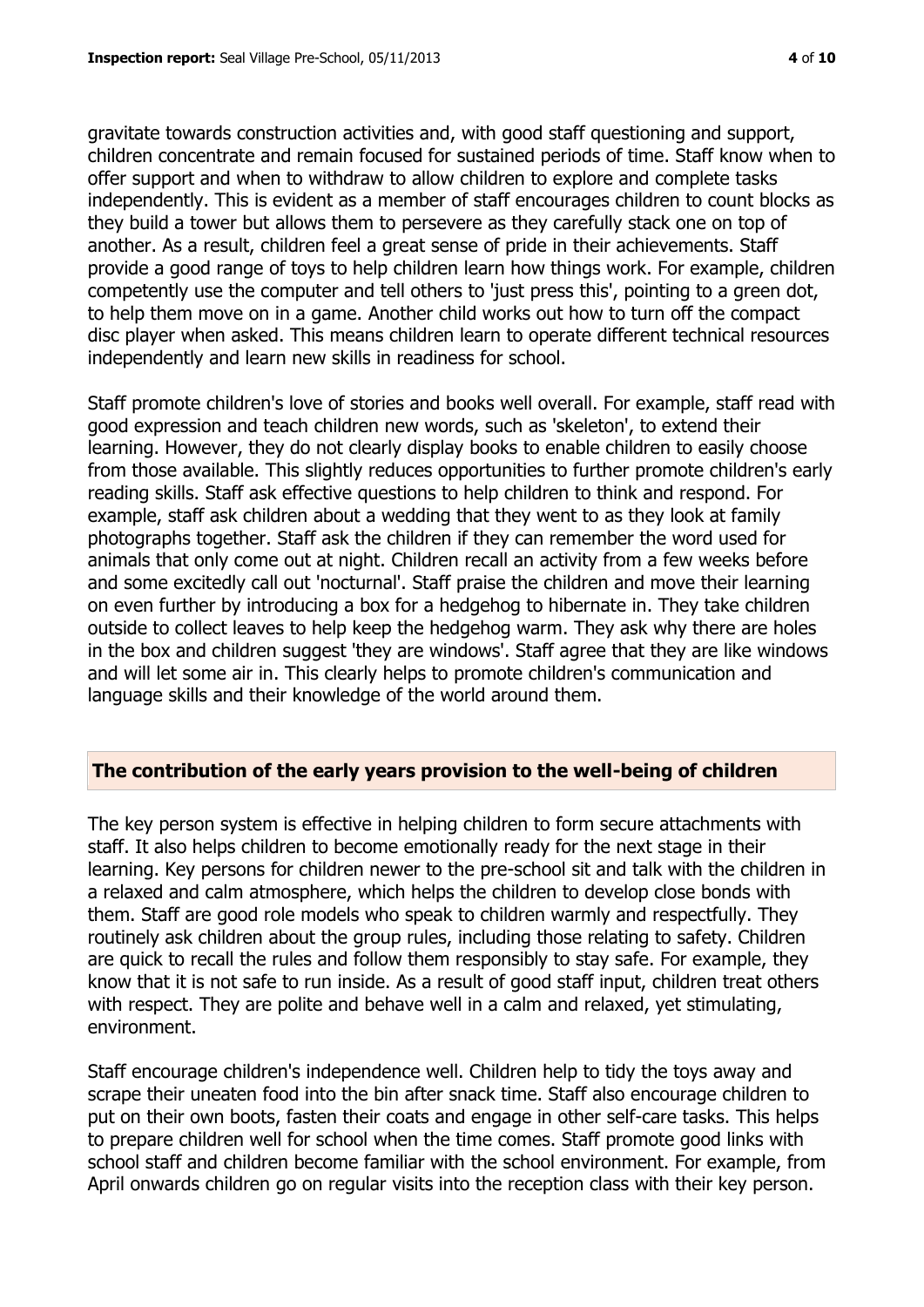They also attend Christmas events, all of which helps to prepare children well for the move to school.

Staff provide a good range of well-labelled resources, which are easy for children to choose from overall. Many are freely available throughout the session, including toys that promote positive images of diversity and reflect the children's backgrounds. Staff allow children to choose what they would like to do and use resources flexibly to maintain their interest. For example, all children become engrossed in a painting activity and staff allow this to come to a natural conclusion rather than tidying away at a set time. This means children have the time needed to use resources and complete activities to their satisfaction.

Staff effectively encourage children to learn about healthy eating. For example, the staff encourage the children to try new foods at snack time, such as red peppers, alongside healthy choices of fruit. They show the children what the red peppers look like inside and explain the kinds of meals they are used for. This helps children to develop a good awareness of different types of healthy food as they try new flavours and textures. Children enjoy regular exercise in the outdoor area in all weathers. For example, they happily put on their boots and coats and go for a walk in the rain. Staff offer gentle reminders about good hygiene practices. Children are quick to say that they must wash their hands after outdoor play to 'stop germs going in our belly because they make us sick'. Therefore, children develop a good awareness of keeping healthy.

#### **The effectiveness of the leadership and management of the early years provision**

Leaders have a good understanding of the requirements of the Statutory Framework for the Early Years Foundation Stage. Staff attend safeguarding children training and understand their responsibilities in helping to keep children from harm. Clear procedures are followed for the use of mobile phones and cameras and all staff know the procedures to follow should they have any concerns about a child in their care. The committee is currently updating the policies to ensure these reflect current requirements and staff use a good range of records to promote children's welfare. Staff supervise children well and undertake regular risk assessments, including for any outings. Therefore, they promote children's safety effectively. Recruitment and vetting procedures are effective in helping to ensure that only suitable adults work with the children. All staff are qualified and have regular training opportunities to enhance their professional development. Induction procedures include staff signing to say they have read all policies and procedures. Leaders implement regular supervision meetings and annual appraisals with staff to help ensure their ongoing suitability and to identify any future training needs. These clear systems help to ensure that staff remain suitable to meet children's welfare, care and learning needs.

Leaders have a good understanding of the learning and development requirements. They monitor the quality of the educational programmes and staff teaching practice well. They display a clear range of information around the room to reinforce staff practice. The flow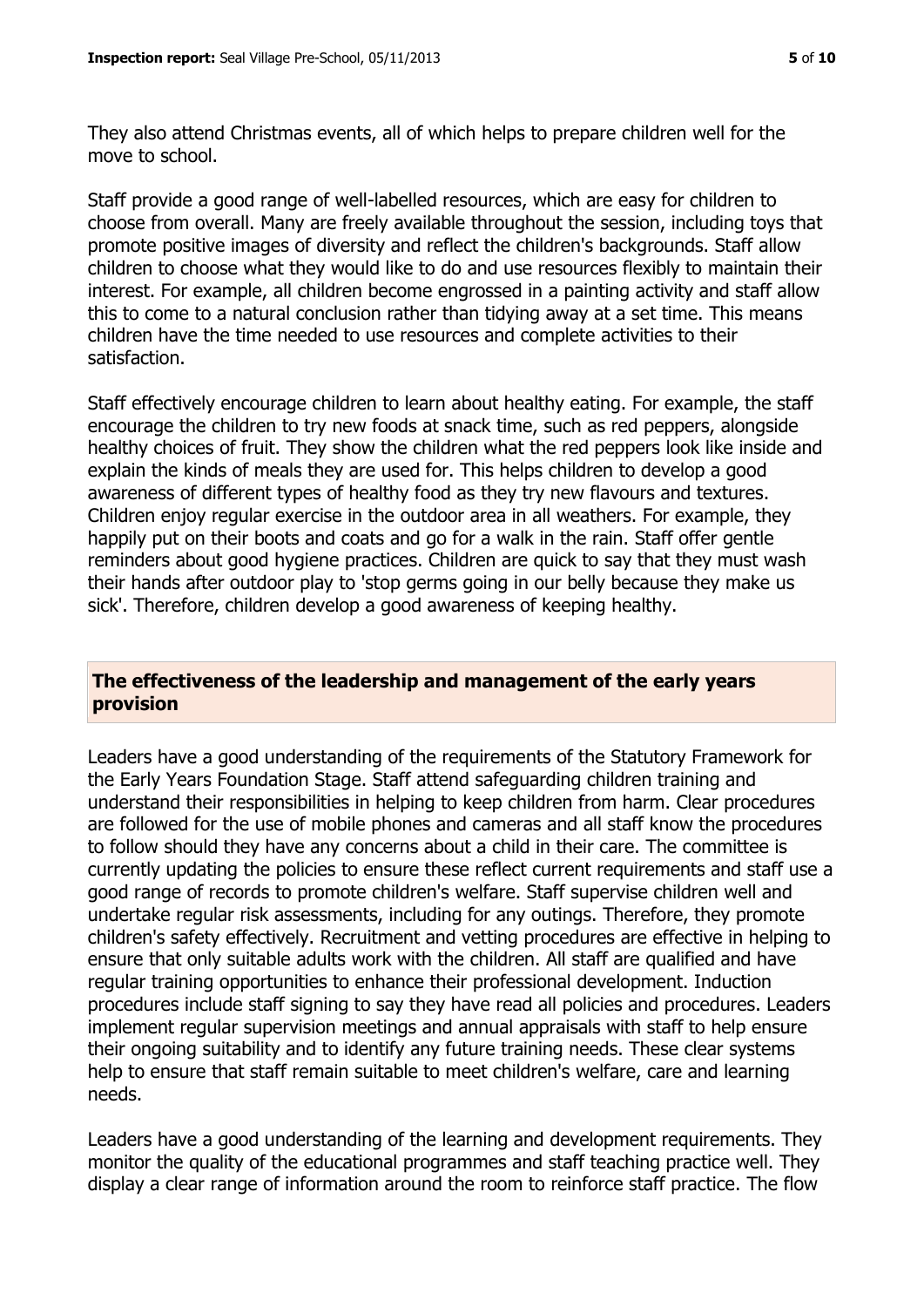of activities and quality of teaching is seamless, even when there are unexpected staff changes at the start of the day. Observational assessment is good and helps staff chart children's progress from their starting points to when they go to school. Leaders use a computer programme to monitor children's progress over time to identify any gaps in learning so that staff can take swift action to close them. Self-evaluation processes are good and include contributions from parents, staff, children and the local authority. All actions and recommendations from previous inspections have been met effectively. This has resulted in better risk assessment, activity planning, storage arrangements and observational assessment. Consequently, staff have secured good outcomes for children. Leaders send regular reports to the committee to keep them informed about how practice is improving. Future aims include accessing more staff training and fundraising to further improve resources for two-year-olds. Overall there is a clear team approach to securing improvement to benefit the children and their families.

Staff work well with parents and provide them with a good range of information about their children's care and learning. Parents and carers feel that the children love coming to pre-school and that staff are very good in helping their children to learn. Parents are encouraged to contribute towards their children's progress files and can attend regular parent 'play day' weeks. These enable them to take an active part in pre-school life and play with their children. The staff work well alongside other professionals as necessary to deliver appropriate interventions for children in need of additional support. This helps to ensure that all children receive clear continuity in their care and learning.

#### **The Childcare Register**

| The requirements for the compulsory part of the Childcare Register are | Met |
|------------------------------------------------------------------------|-----|
| The requirements for the voluntary part of the Childcare Register are  | Met |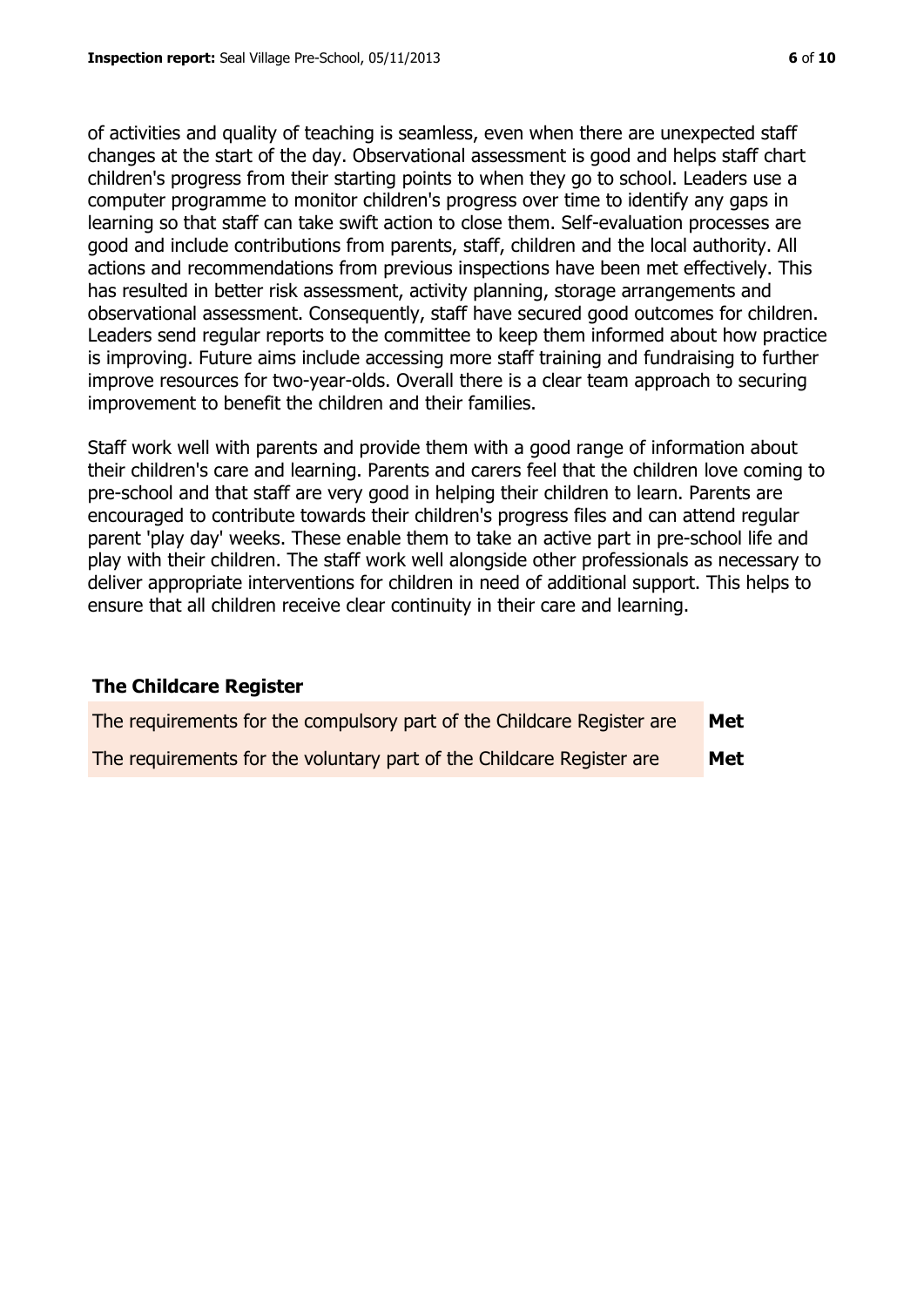# **What inspection judgements mean**

# **Registered early years provision**

| <b>Grade</b> | <b>Judgement</b>        | <b>Description</b>                                                                                                                                                                                                                                                                                                                                                                                |
|--------------|-------------------------|---------------------------------------------------------------------------------------------------------------------------------------------------------------------------------------------------------------------------------------------------------------------------------------------------------------------------------------------------------------------------------------------------|
| Grade 1      | Outstanding             | Outstanding provision is highly effective in meeting the needs<br>of all children exceptionally well. This ensures that children are<br>very well prepared for the next stage of their learning.                                                                                                                                                                                                  |
| Grade 2      | Good                    | Good provision is effective in delivering provision that meets<br>the needs of all children well. This ensures children are ready<br>for the next stage of their learning.                                                                                                                                                                                                                        |
| Grade 3      | Requires<br>improvement | The provision is not giving children a good standard of early<br>years education and/or there are minor breaches of the<br>safeguarding and welfare requirements of the Early Years<br>Foundation Stage. It will be monitored and inspected within<br>twelve months of the date of this inspection.                                                                                               |
| Grade 4      | Inadequate              | Provision that is inadequate requires significant improvement<br>and/or enforcement action. The provision is failing to give<br>children an acceptable standard of early years education and/or<br>is not meeting the safeguarding and welfare requirements of<br>the Early Years Foundation Stage. It will be monitored and<br>inspected again within six months of the date of this inspection. |
| Met          |                         | The provision has no children on roll. The inspection judgement<br>is that the provider continues to meet the requirements for<br>registration.                                                                                                                                                                                                                                                   |
| Not met      |                         | The provision has no children on roll. The inspection judgement<br>is that the provider does not meet the requirements for<br>registration.                                                                                                                                                                                                                                                       |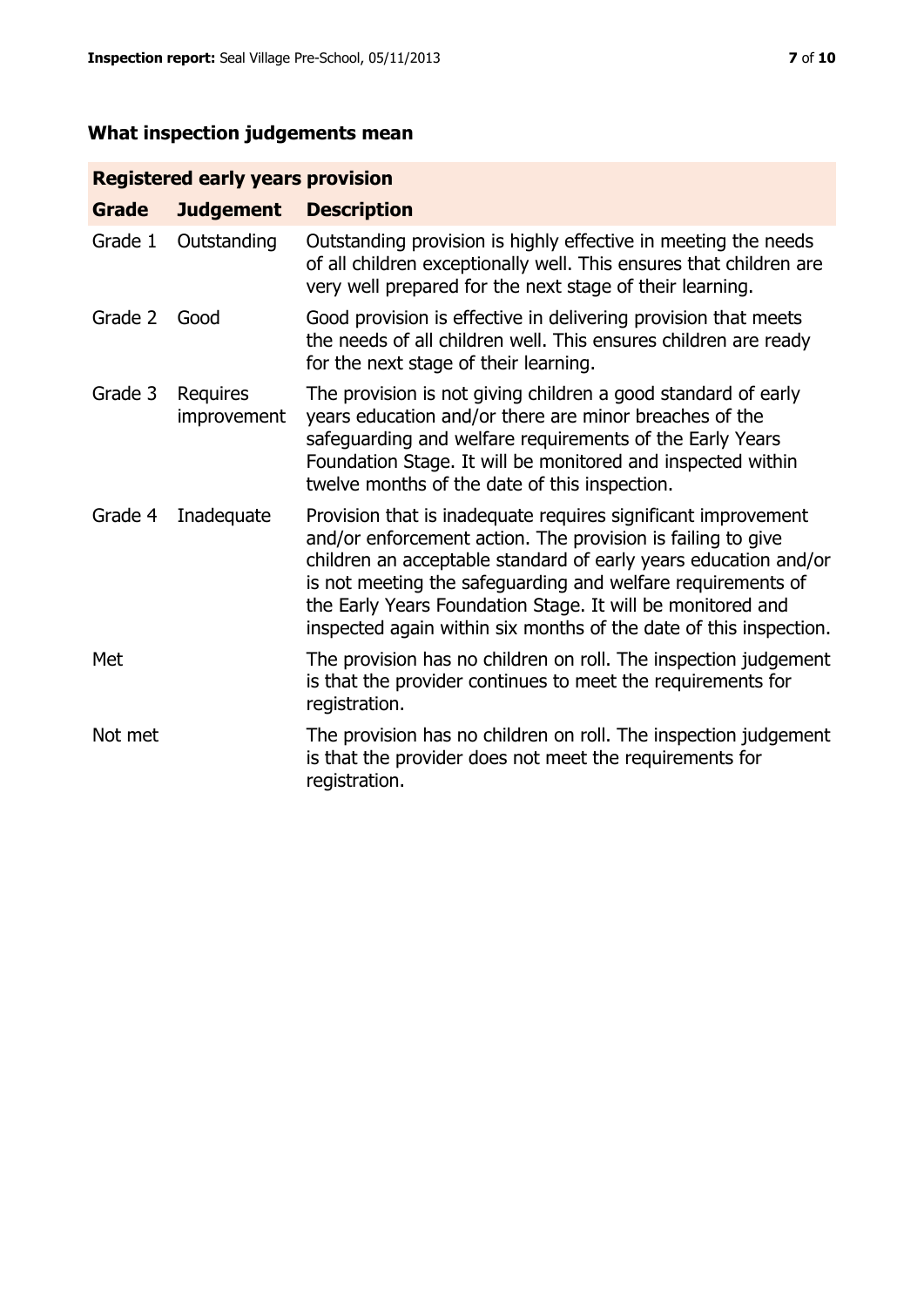#### **Inspection**

This inspection was carried out by Ofsted under sections 49 and 50 of the Childcare Act 2006 on the quality and standards of provision that is registered on the Early Years Register. The registered person must ensure that this provision complies with the statutory framework for children's learning, development and care, known as the Early Years Foundation Stage.

# **Setting details**

| Unique reference number       | EY276356                          |
|-------------------------------|-----------------------------------|
| <b>Local authority</b>        | Kent                              |
| <b>Inspection number</b>      | 843582                            |
| <b>Type of provision</b>      | Sessional provision               |
| <b>Registration category</b>  | Childcare - Non-Domestic          |
| Age range of children         | $0 - 8$                           |
| <b>Total number of places</b> | 16                                |
| Number of children on roll    | 18                                |
| <b>Name of provider</b>       | Seal Village Pre-School Committee |
| Date of previous inspection   | 30/04/2009                        |
| <b>Telephone number</b>       | 0795 454 4075                     |

Any complaints about the inspection or the report should be made following the procedures set out in the guidance *'Complaints procedure: raising concerns and making complaints* about Ofsted', which is available from Ofsted's website: www.ofsted.gov.uk. If you would like Ofsted to send you a copy of the guidance, please telephone 0300 123 4234, or email enquiries@ofsted.gov.uk.

# **Type of provision**

For the purposes of this inspection the following definitions apply:

Full-time provision is that which operates for more than three hours. These are usually known as nurseries, nursery schools and pre-schools and must deliver the Early Years Foundation Stage. They are registered on the Early Years Register and pay the higher fee for registration.

Sessional provision operates for more than two hours but does not exceed three hours in any one day. These are usually known as pre-schools, kindergartens or nursery schools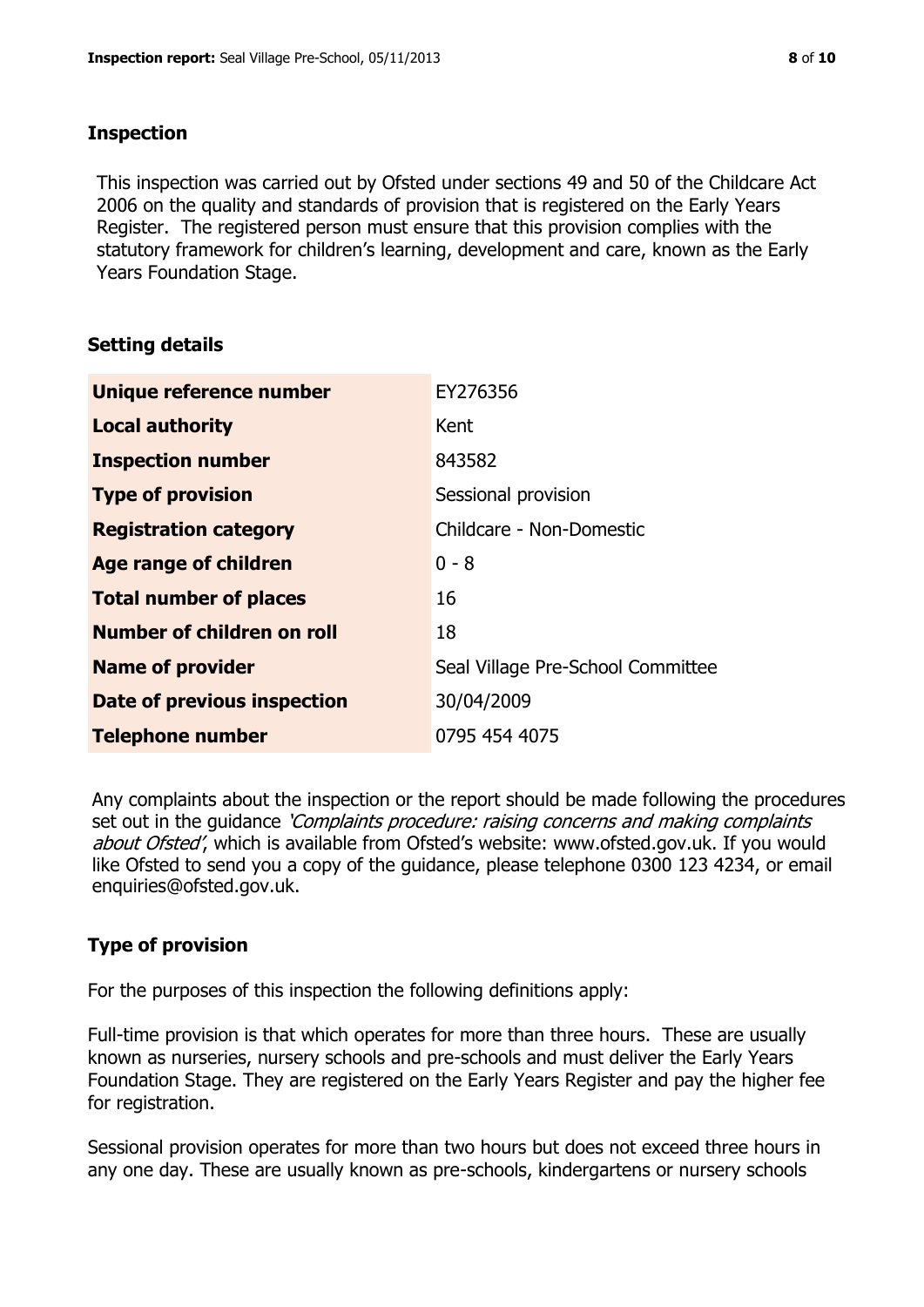and must deliver the Early Years Foundation Stage. They are registered on the Early Years Register and pay the lower fee for registration.

Childminders care for one or more children where individual children attend for a period of more than two hours in any one day. They operate from domestic premises, which are usually the childminder's own home. They are registered on the Early Years Register and must deliver the Early Years Foundation Stage.

Out of school provision may be sessional or full-time provision and is delivered before or after school and/or in the summer holidays. They are registered on the Early Years Register and must deliver the Early Years Foundation Stage. Where children receive their Early Years Foundation Stage in school these providers do not have to deliver the learning and development requirements in full but should complement the experiences children receive in school.